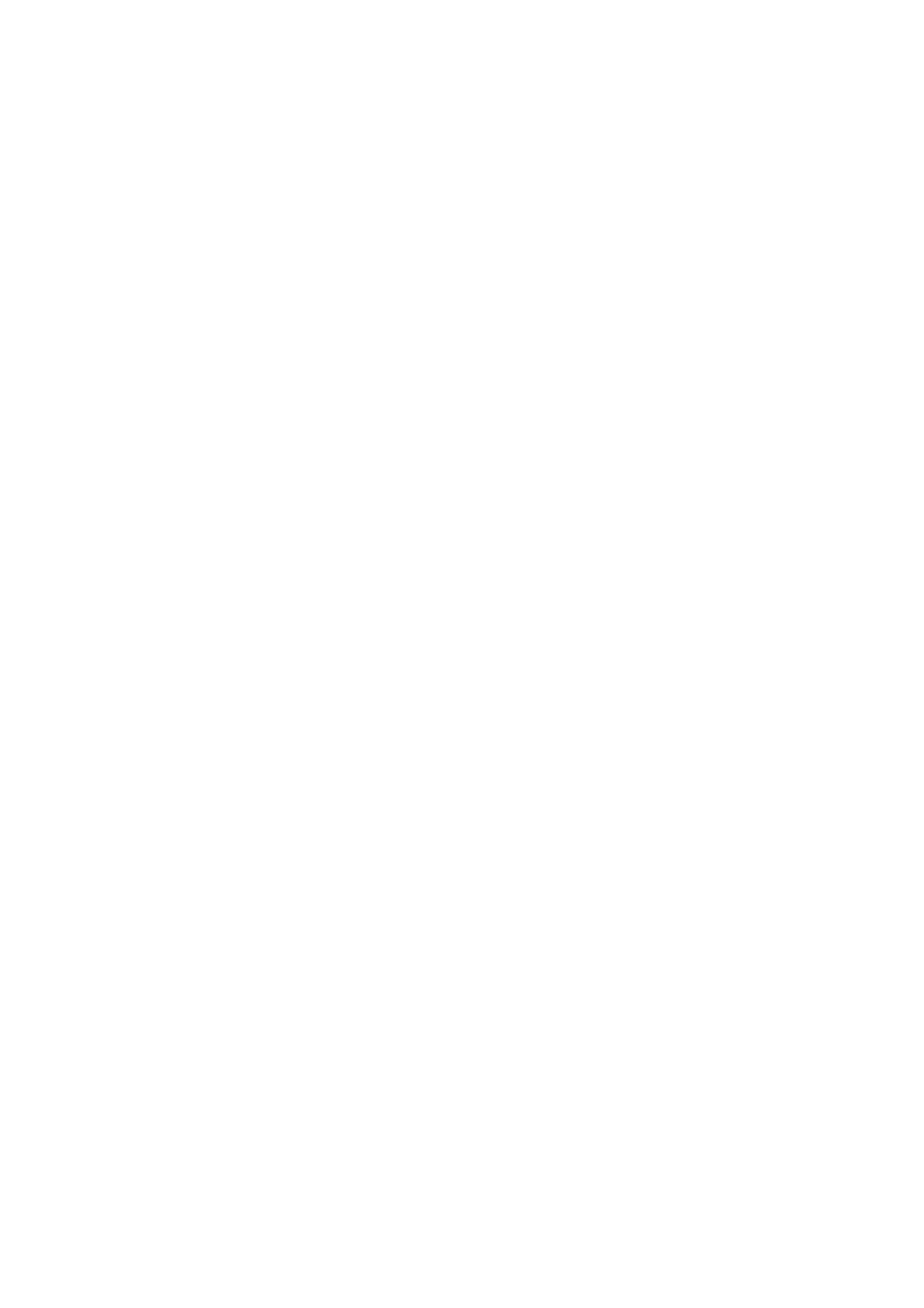

#### **Contents**

| 1. |  |  |  |  |
|----|--|--|--|--|
|    |  |  |  |  |
|    |  |  |  |  |
|    |  |  |  |  |
| 2. |  |  |  |  |
|    |  |  |  |  |
|    |  |  |  |  |
|    |  |  |  |  |
|    |  |  |  |  |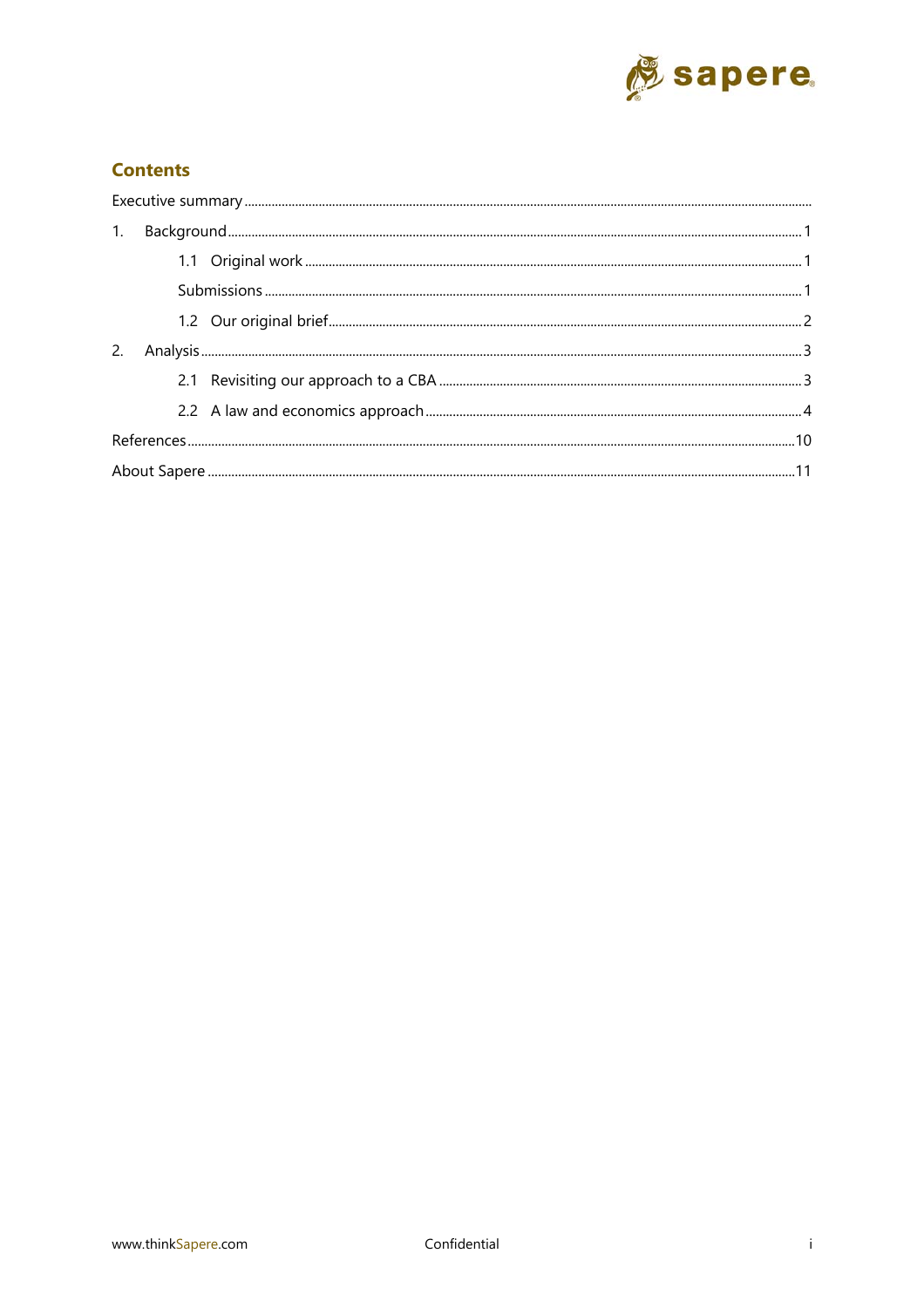

# **Executive summary**

We have reviewed the submissions that discuss our cost benefit analysis of information disclosure in the gas industry (CBA). We have revisited our approach to the counterfactual for the CBA and our application of Treasury's advice.

The way we characterised the factual (a regulated scheme) and the counterfactual (the voluntary scheme) may have left the impression that we think the regulated scheme will work perfectly compared to the likelihood that the voluntary scheme will fail. That is not the case. A regulated scheme will come with imperfections and economic costs.

We appreciate that some of the parties to the voluntary Code will adhere to its provisions as if it were regulated. We recognise the importance of the incentive created by parties wanting to maintain a social license to operate and the reputational risk of non-compliance. However, we stand by our observation that as long as it is possible for one or more parties to trade off the consequences of noncompliance against the merit of non-compliance with no other penalties the counterfactual remains as per our original advice.

In this review we have responded to the criticism of our original assessment by applying a law and economics approach to a regulated scheme versus a voluntary scheme. We rely on the assessment of costs and benefits in our original analysis but now add this different approach. This test asks whether one information disclosure regime would get closer to the goal of information being disclosed on the basis that the economic benefits of doing so exceed the economic costs of disclosure than the other. We remain of the view that the proposed regulated regime would get closer to that objective than the current voluntary scheme.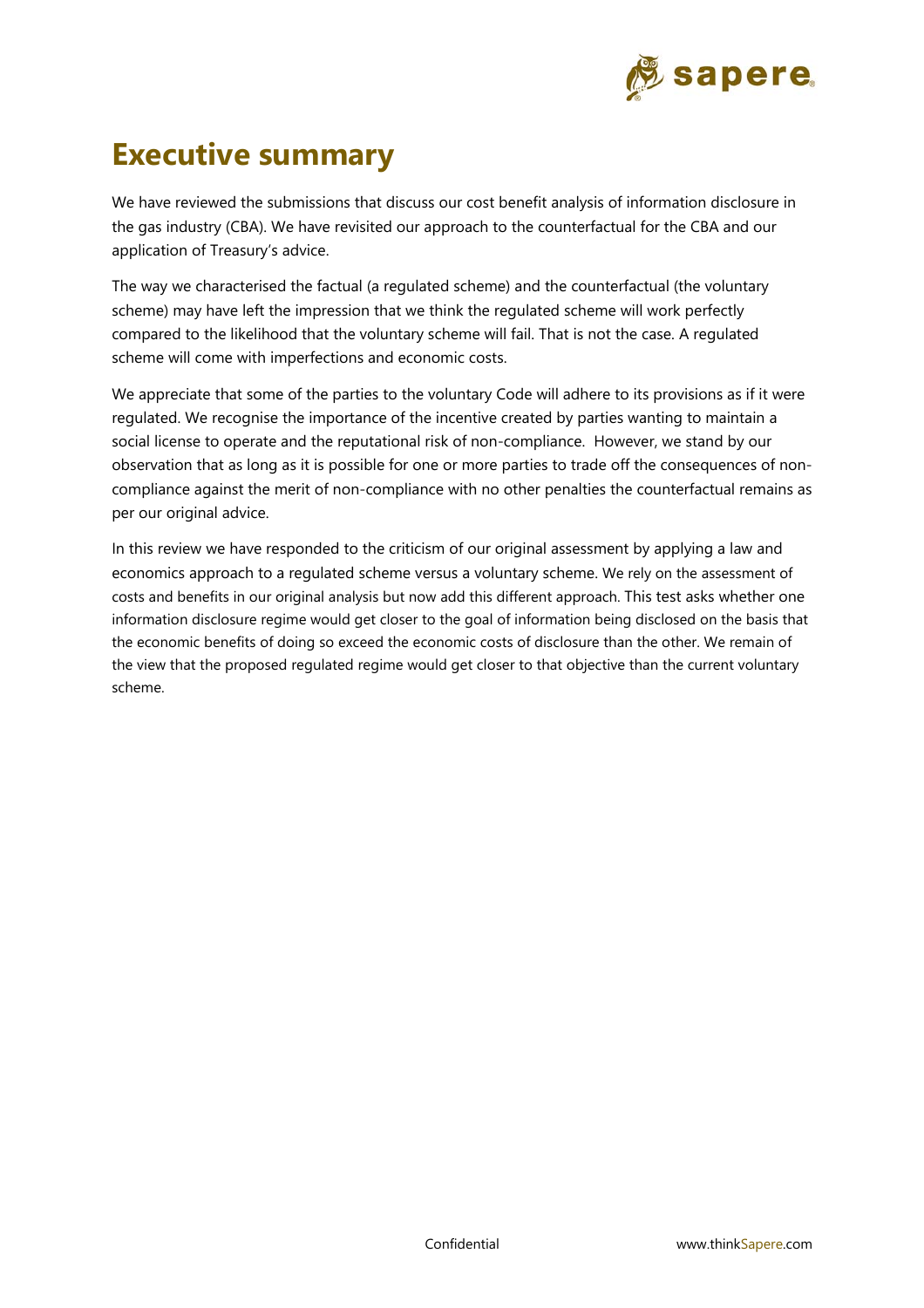

# **1. Background**

## **1.1 Original work**

We developed a CBA to accompany the GIC's draft Statement of Proposal for gas production and storage outage information disclosure which was released in December. To recap, we divided our assessment between the two regimes into the following categories:

- Efficient decision-making including outage coordination notably in both gas and electricity markets
- Impact on prices (gas and electricity)
- Effectiveness of the regime's reliability
- Whether one regime or another would lead to greater market participation and
- Signalling maturity in market design.

We found:

- a) There are significant net benefits in both the gas and electricity markets from the move to the regulated regime compared to the counterfactual
- b) Those benefits accrue to a wide range of interested parties which informs the assessment of who is best placed to govern arrangements with the information providers
- c) In this case the position we took is that some form of collective process for specifying, monitoring and enforcing information disclosure is likely to achieve the most benefit as possible
- d) A better information disclosure regime would provide benefits relative a poorer performing information disclosure regime, where better is defined as moving closer to the goal of information being disclosed on the basis that the economic benefits of doing so exceed the economic costs of disclosure
- e) The proposed regulated regime would get closer to the objective in (d) than a voluntary regime

## **Submissions**

GIC received submissions on this paper in March.<sup>1</sup> We have been asked to respond to the submissions where our work is referenced.

Some submissions questioned our definition of the counterfactual and approach with some dismissing our CBA completely. For example we received these summaries of the usefulness of our work:

- "should not be relied upon"
- "is useless"
- "is too blunt to allow a useful comparison"

<sup>1</sup> See https://www.gasindustry.co.nz/work-programmes/gas-sector-information-disclosure/consultation-2/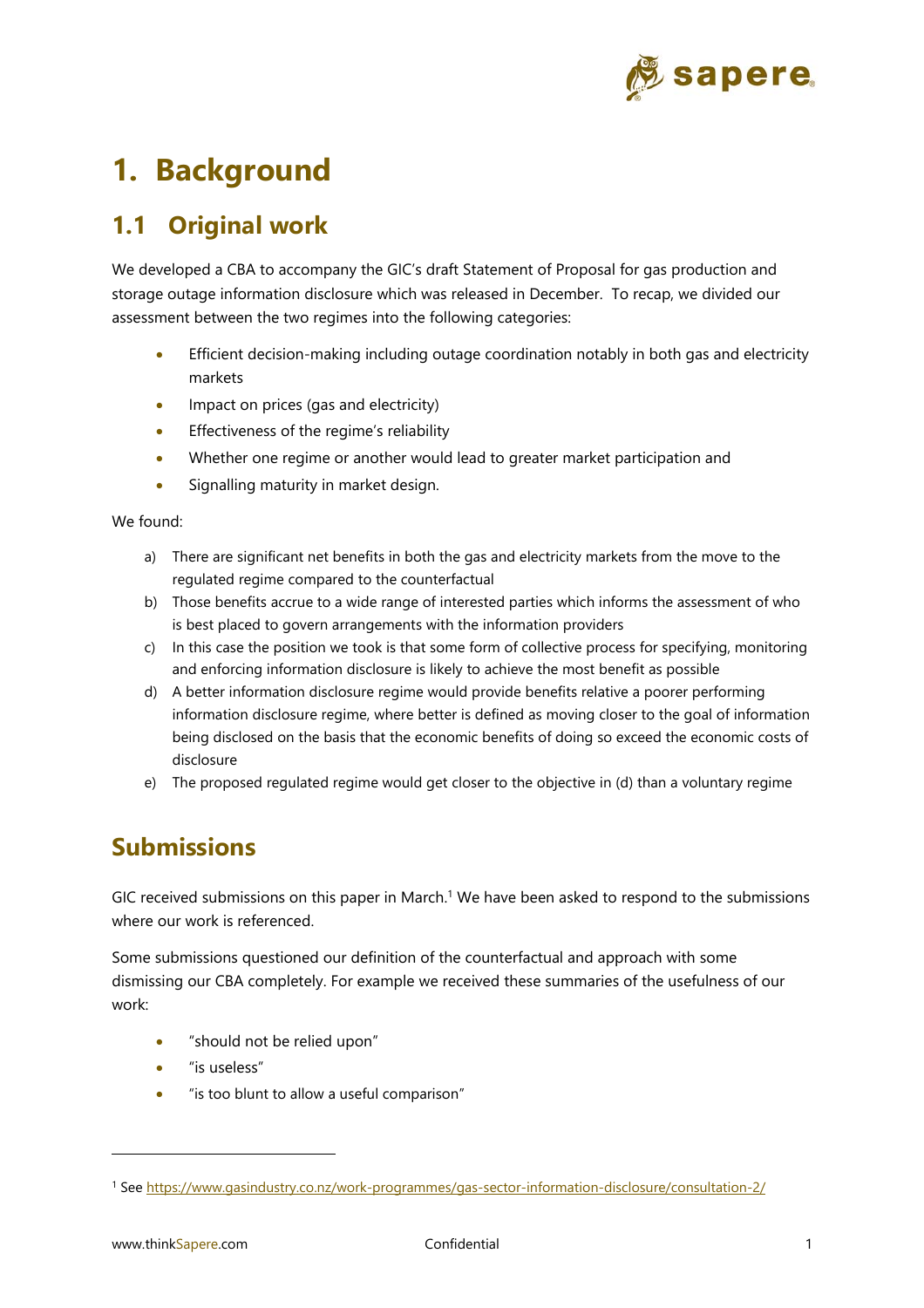

Behind these conclusions lies several distinct arguments:

- More than one option to the voluntary Code should have been considered
- The Code could be reviewed and amended before jumping to the regulatory solution
- The Gas Act directs the sector to resort to voluntary mechanisms in the first instance. The inference is that a change from the current arrangement should include a different or modified voluntary version before jumping to the regulatory solution
- Producers would adhere to the voluntary Code on the basis of their need to uphold their Societal licence to operate, the strongly held sense that they need to be seen as a responsible partner and reputational consequence if information disclosure failed
- It is claimed that to date the voluntary Code has worked and that some of the parties have gone beyond the requirements of the code in response to market tension.

None of these comments tests our assessment that the regulated scheme will be likely to achieve more economic benefits over the economic costs of disclosure than the current voluntary arrangement.

## **1.2 Our original brief**

For this note we have reviewed our original paper, the brief for that paper and the submissions that refer to our work. We were not asked to design new Code or review the performance of the Code to date. We were asked to provide a CBA for a regulatory solution to the information disclosure of planned and unplanned outages.

Effectively we were asked to consider the merits of a regulated scheme which required us to establish the counterfactual. We quoted Treasury who say:<sup>2</sup>

The 'counterfactual' is the situation that would exist if the intervention does not go ahead. The counterfactual needs to be realistic.

#### One submitter observed

Treasury's advice has been mis-interpreted and the wrong counterfactual has been analysed.

We do not see that we have misinterpreted Treasury's advice but concede that we may have mischaracterised the factual and the counterfactual. We may have left the impression that we think the regulated scheme will work perfectly while the voluntary scheme is inherently flawed. Both schemes deliver benefits and both schemes come with imperfections and economic costs. In this note we have used a law and economics approach so that the comparison between the two schemes and our conclusion is clearer.

<sup>2</sup> NZ Treasury, *CBAx Tool User Guidance, Guide for departments and agencies using Treasury's CBAx tool for cost benefit analysis,* September 2018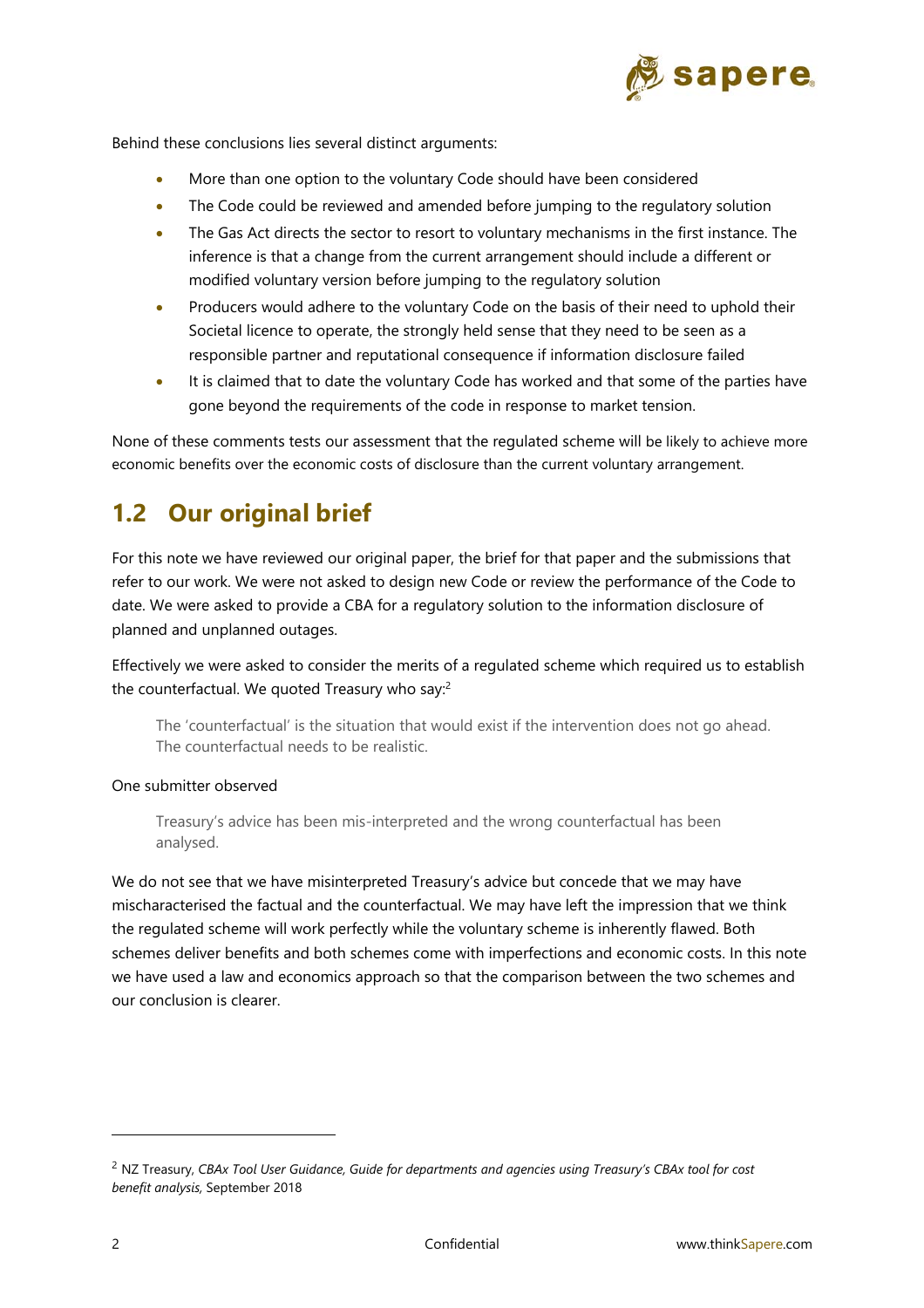

# **2. Analysis**

## **2.1 Revisiting our approach to a CBA**

The way we framed the factual and counterfactual could be interpreted as comparing an arrangement that will inevitably fail with a perfect alternative in the form of the proposed regulated regime. Our comparison was, in our minds, which of two imperfect arrangements would be better (with 'better' meaning closer to the objective of information being disclosed on the basis that the economic benefits of doing so exceed the economic costs of disclosure.)

The Upstream gas outage information disclosure Code consultation in 2020 notes:

Upstream gas producers (Producers) made submissions on the Options Paper, including through the Petroleum Exploration and Production Association of New Zealand Inc. The core of their submissions was that:

- they agreed that information about upstream gas outages is important for a wellfunctioning gas market;
- they wished to develop a voluntary, industry-led disclosure framework in relation to both planned and unplanned outage information to ensure consistent and timely information disclosure to all interested parties; and
- they do not believe the case has been made for more widespread regulatory intervention.

We conducted a CBA for a regulated information disclosure regime. A CBA requires a factual scenario and a counterfactual. The factual is a regulated regime. A regulated regime would have certain attributes that would contribute to its effectiveness when compared to the counterfactual. These include:

- Independent monitoring for compliance i.e. conducted by the regulator or at the regulator's direction
- An independent enforcement regime operating i.e. conducted by the regulator or at the regulator's direction
- Penalties for non-compliance set out in the Code
- Ability for affected parties, i.e. other than the parties to the voluntary Code, to raise issues with an independent monitoring and enforcement regime
- Ability for affected parties, i.e. other than the parties to the voluntary Code, to contribute to any evolution of the information disclosure Code.

We had to determine a counterfactual and we considered the current regime. We had already noted there are points of vulnerability with the mechanism in place:

- It is voluntary.
- Posts made under the voluntary code are not consistent. Even though there are templates included in the Code, these are not necessarily adhered to
- There is no effective compliance regime.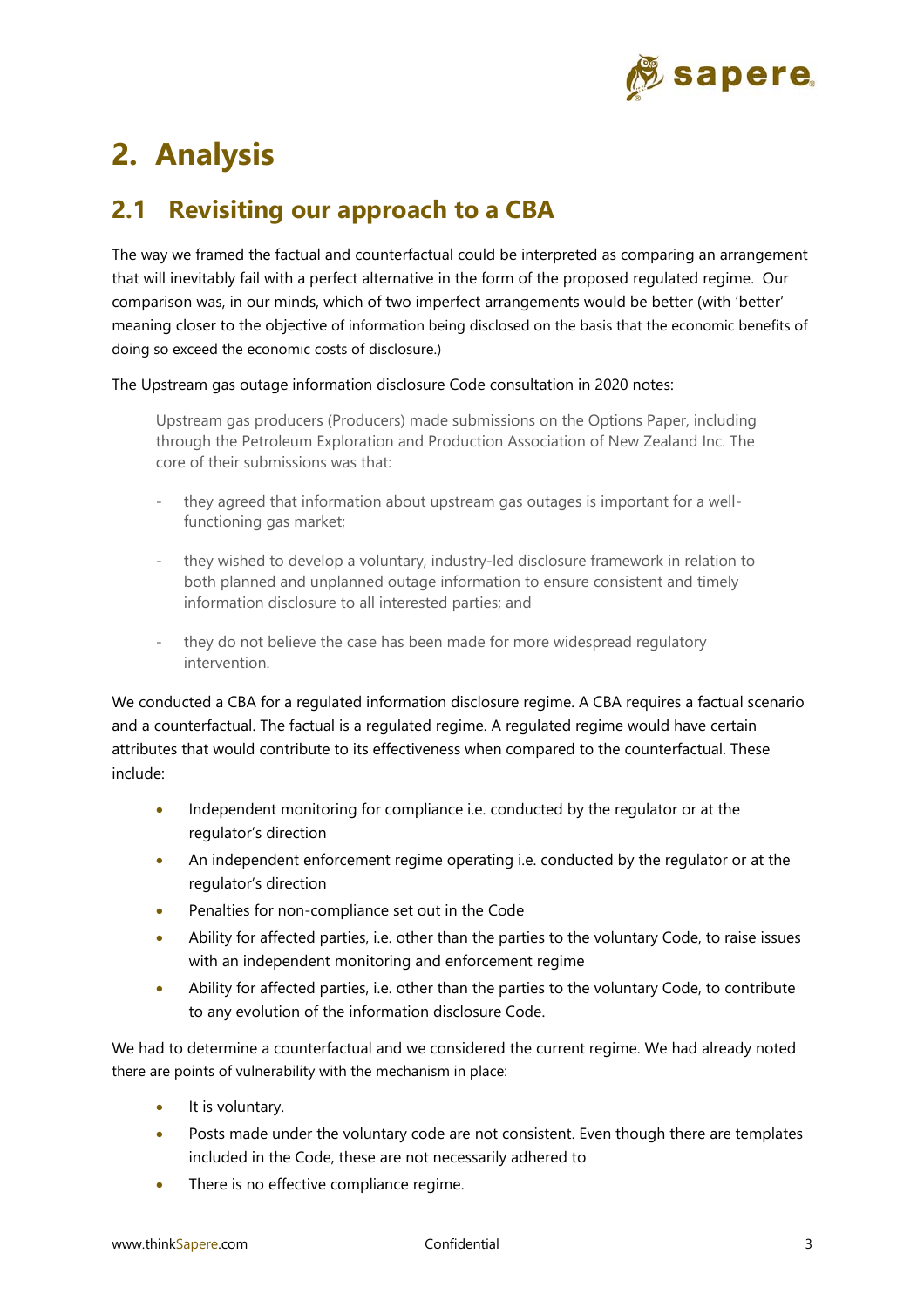

- Incentives for compliance are weak.
- Scheme reviewers have limited ability to access underlying data.

## **2.2 A law and economics approach**

#### **Introduction**

For this note a "law and economics" approach to better explain the thinking behind our original paper. A 'law and economics' approach assesses which method is likely to have the highest net economic benefit (lowest net cost) between the options under consideration.

The branch of economics referred to as 'law and economics' or alternatively the economic analysis of law, applies microeconomic theory to predict the effects of rules and to assess which forms of rules are economically efficient. Modern law and economics dates from about 1960, when Ronald Coase (who later received a Nobel Prize) published "The Problem of Social Cost" (Coase, 1960).<sup>3</sup> Gordon Tullock and Friedrich Hayek also wrote in the area, but the expansion of the field began with Gary Becker's 1968 paper on crime (Becker also received a Nobel Prize) (Becker, 1968). For a general introduction, available online, to the now extensive literature see Friedman, David D. Law's Order: An Economic Account (Friedman, 2000).

#### **Analysis**

The analytical approach set out here takes as given the decision to disclose upstream outage information; that is, it does not assess whether there are net benefits or costs to disclosing information. The focus is on the efficiency of the means of disclosing that information—whether a regulated approach or a voluntary scheme is likely to result in the highest net economic benefit (lowest net cost).

The alternative schemes being considered here would likely differ in establishing rights over the following elements of an information disclosure regime:

- specification of variables in question
- monitoring or measuring compliance with what is specified
- enforcement, or assuring compliance, with what is specified.

Economic theory would predict that the highest economic benefit would be obtained when the rights over each of these elements are allocated to a party with a comparative advantage in relation to that right. A "party" in this context might be the GIC or an upstream entity. A party's comparative advantage would be determined from the:

- information available to the party exercising the right.
- incentives faced by the party exercising the right.
- respective capabilities and expertise of the party in exercising the right.

<sup>&</sup>lt;sup>3</sup> This key article in law and economics is the origin of the famous Coase theorem.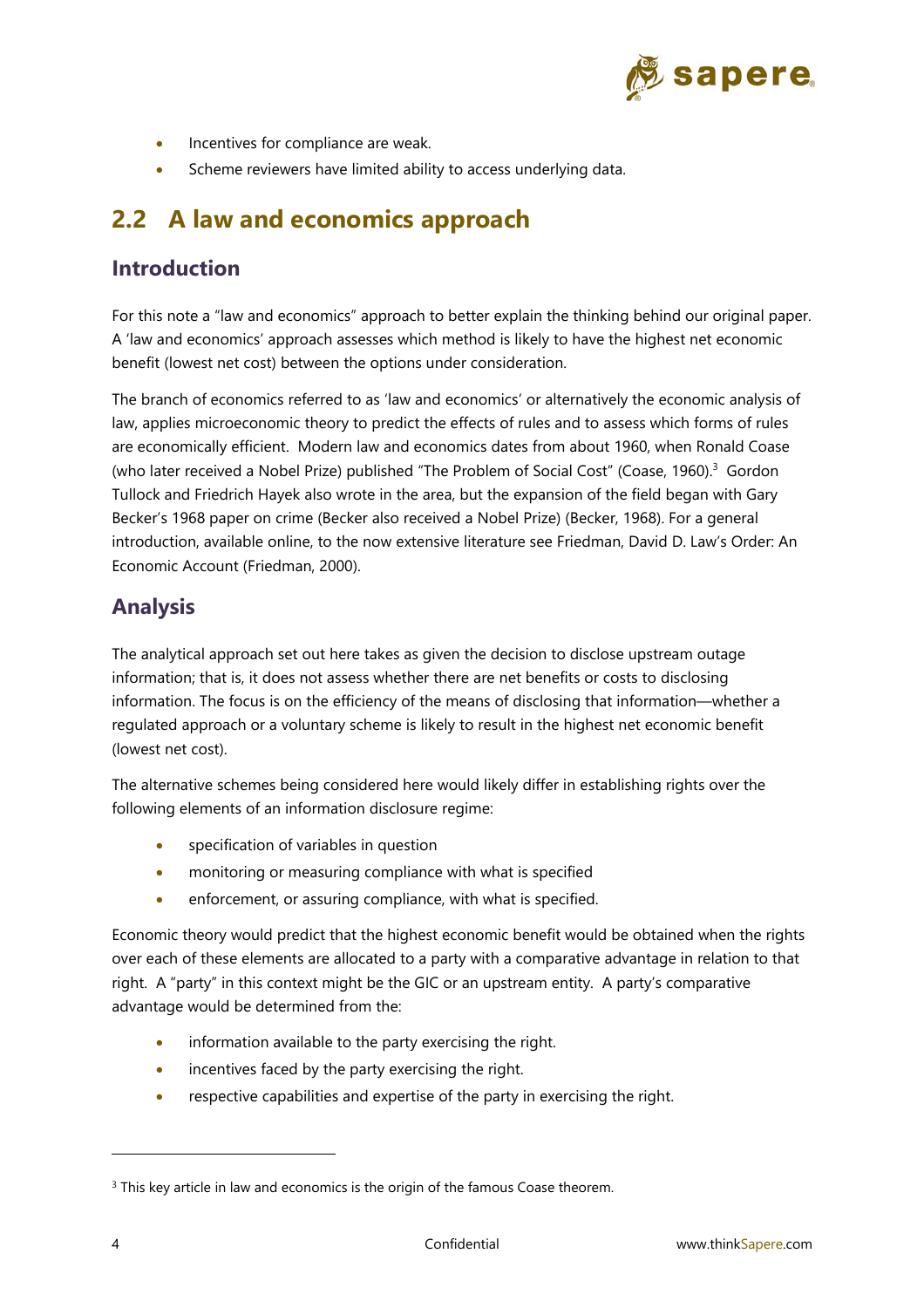

The analytical power of assessing each party's comparative advantage in exercising rights over each element is evident when viewed in the negative; a good outcome would not be expected if the rights over a particular element of the information disclosure regime were allocated to a party with poor information, distorted incentives, and no relevant expertise.

In assessing the comparative advantage of each party in exercising a right over each element, it is probable that different parties may have different comparative advantages. An efficient rule might therefore require:

- balancing the advantages and disadvantages of allocating a right to particular party (e.g., a party with the best information may have poor incentives, etc), and/or
- allocating rights over different elements to different parties (e.g., in private contracts, enforcement ultimately rests with the Courts rather than the parties to the contract).

As the Court example illustrates, sometimes a third party may have a comparative advantage over one or more elements. However, the involvement of a third-party results in an agency relationship, which in turn gives rise to principal-agent costs—that is, the costs incurred in ensuring the agent acts as the principal intended plus any remaining divergence. These principal-agent costs must be weighed against the comparative advantage of that third party in exercising a right over one or more elements of the information disclosure regime.

Hence, the design of an efficient information disclosure regime would:

- minimise the basic problems of information, incentives, and capability (i.e., assign rights to the party with the comparative advantage)
- only use agency relationships when advantages outweigh agency costs
- explicitly recognise any agency relationships and carefully manage the incentives of those relationships.

In Table 1 we look at the comparative advantage of the two comparator schemes for the key elements of an information disclosure regime. The assessments made in this table are a distillation of the comprehensive costs and benefits we reported in our original paper. Before completing the table we checked the status of:

- evolution of the voluntary Code
- The penalty regime under the Code

Each is discussed in the following sections.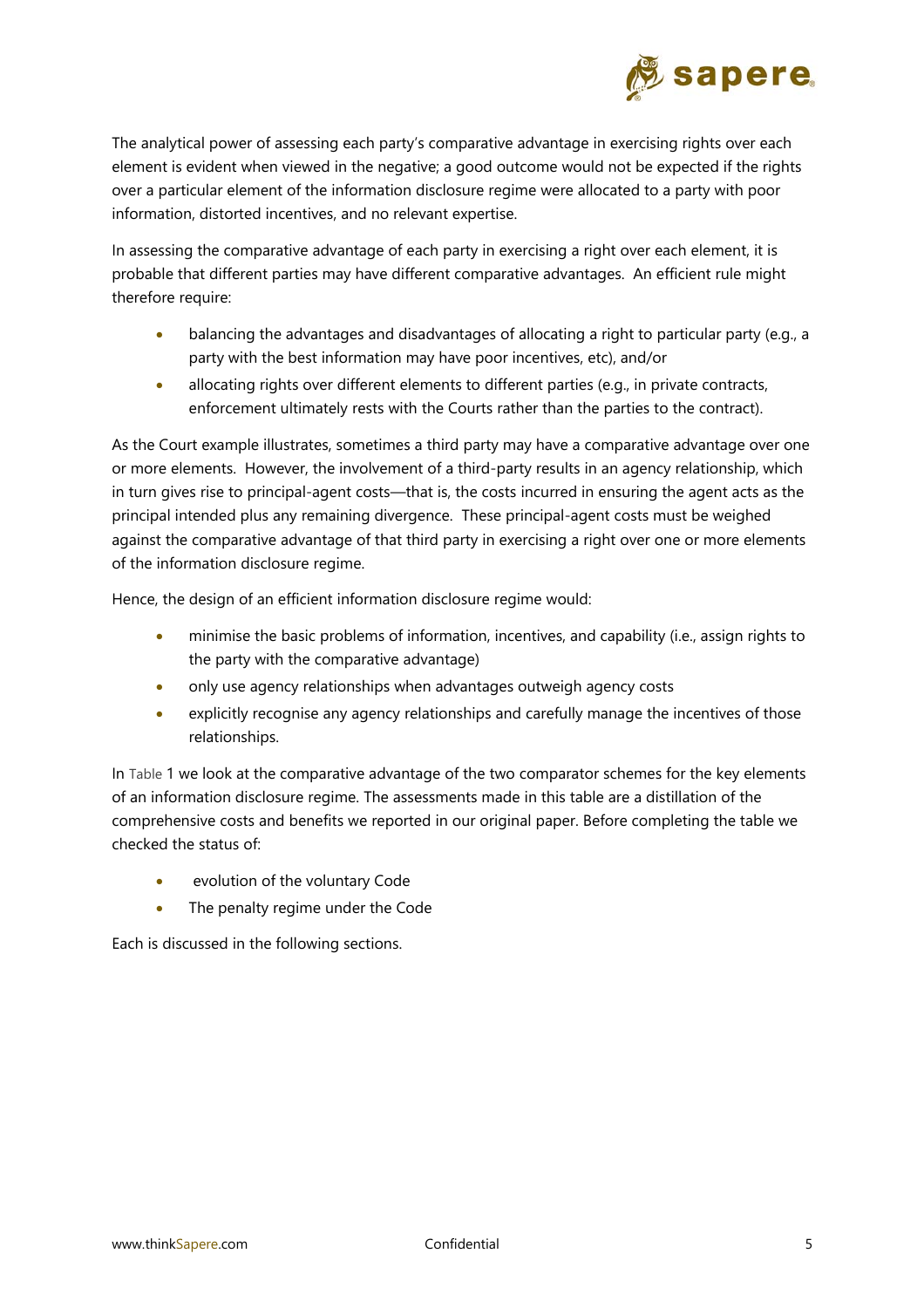

### **Evolution of the Code**

Upstream parties undertook consultation on the voluntary Code. 4

The Code includes a review process that is meant to occur 12 months after the Code comes into force and on a two yearly basis thereafter. The Code review process says that that reviews will "provide an opportunity for wider energy sector feedback on the operation of this Code". There is some ability for parties who are not signatories to the Code to provide feedback on the operation of the Code, but the decision on any changes to the Code rests with upstream parties. The findings of the review would also be made available to GIC.

We have received no advice that the 12-month review is underway or planned.

#### **Compliance under a regulated Code**

There are three existing sets of gas governance rules or regulations that are subject to the compliance process under the Gas Governance (Compliance) Regulations 2008.

The GIC Statement of Proposal proposed that a regulated information disclosure regime would also be subject to the process in the Compliance Regulations.

A Market Administrator, Investigator and Rulings Panel are appointed under the Compliance Regulations to undertake a range of functions in relation to alleged breaches of gas governance rules and regulations as follows:

- 1. The Market Administrator receives breach notices, refers allegations that raise material issues to the Investigator and where appropriate, attempts to achieve a resolution on allegations which do not raise material issues. The Market Administrator function is currently being performed by Gas Industry Co.
- 2. The Investigator investigates the facts surrounding all alleged breaches notified to him/her, and endeavours to settle every alleged breach.
- 3. The Rulings Panel has jurisdiction to approve or reject settlements provided by the Investigator. The Rulings Panel also determines alleged breaches which the Investigator has been unable to settle. The Rulings Panel has the power to impose orders on industry participants, including:
	- a. issuing private and public warnings
	- b. ordering an industry participant to pay compensation to another person
	- c. ordering an industry participant to pay a civil pecuniary penalty
	- d. recommending changes to regulations or rules

In relation to point 3 c. above, the current maximum civil pecuniary penalty that the Rulings Panel may order is \$20,000. However, the Gas (Information Disclosure and Penalties) Amendment Bill (currently

<sup>4</sup> See the following release from Energy Resources Aotearoa (formerly PEPANZ): https://www.energyresources.org.nz/publications/submissions/upstream-outage-informationdisclosure-code/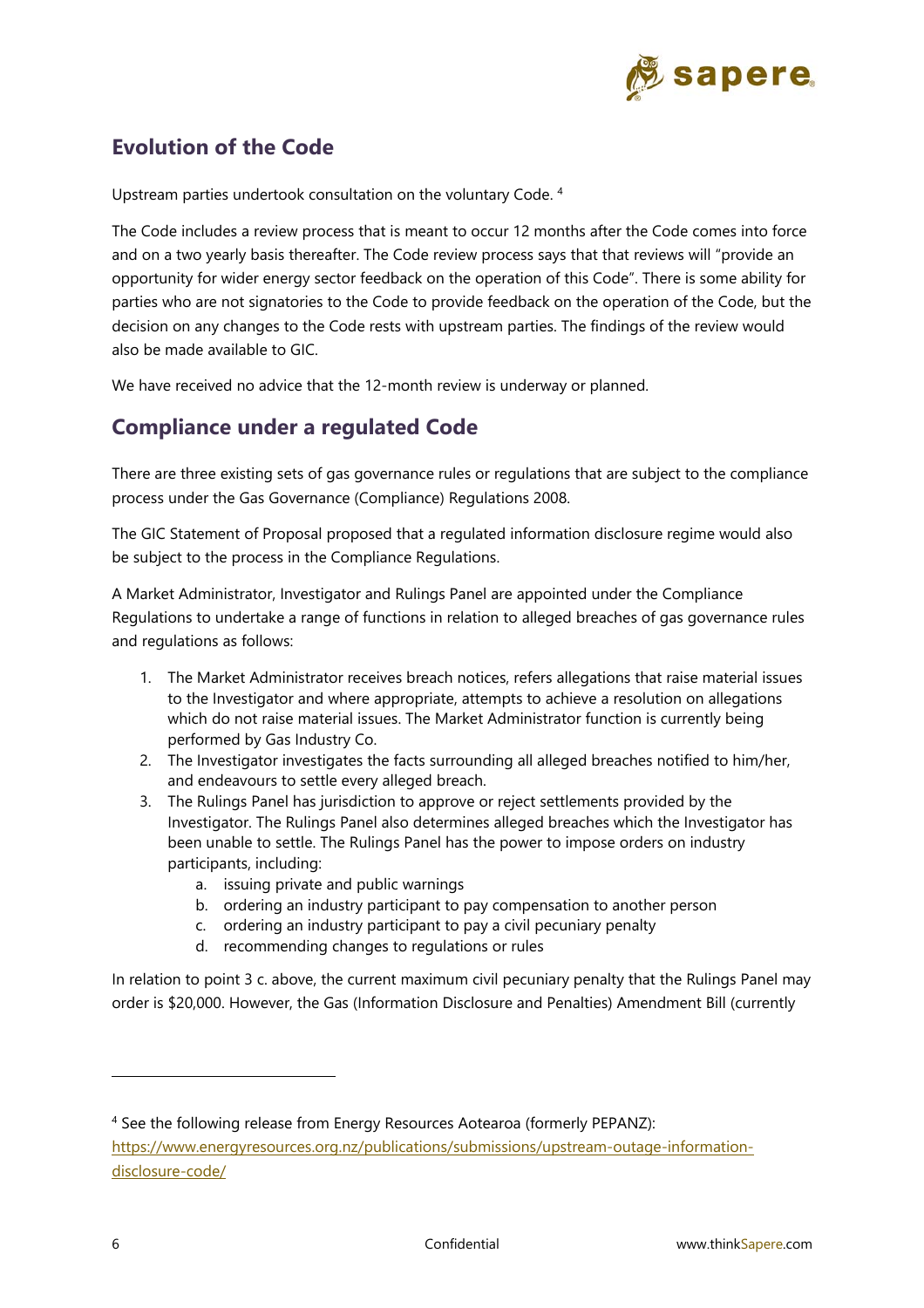

at its second reading) proposes to increase the civil pecuniary penalty that the Rulings Panel may order to a maximum of \$200,000.

None of these provisions apply to the voluntary Code so the protection they offer affected parties is absent.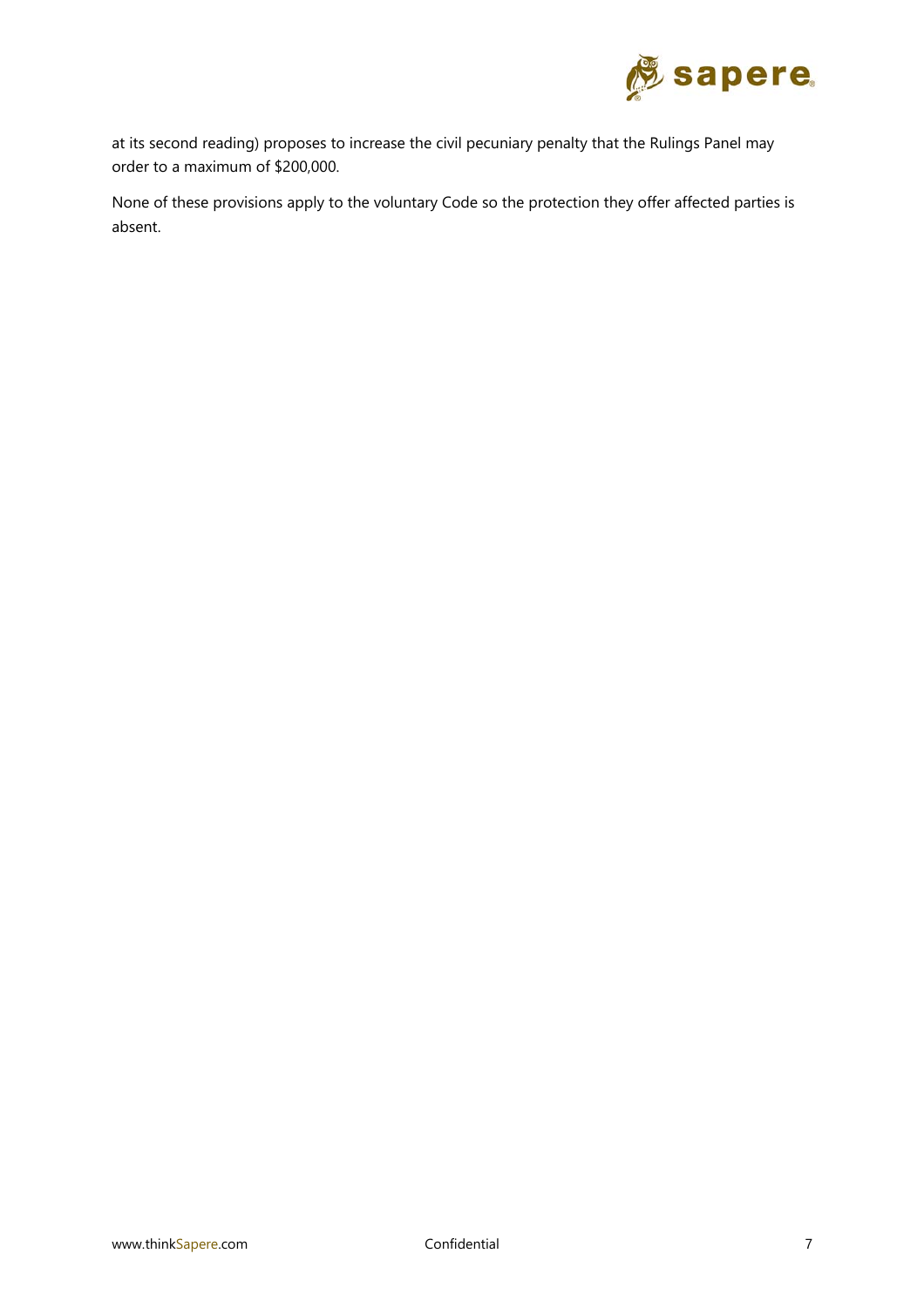

|  |  | Table 1 Assessing comparative advantage |  |
|--|--|-----------------------------------------|--|
|--|--|-----------------------------------------|--|

|                                                                 |                       | Information available to the party<br>exercising the right.                                                                                                                                                             | Incentives faced by the party<br>exercising the right.                                                                                                                                                     | <b>Respective capabilities and expertise</b><br>of the party in exercising the right.                                               |
|-----------------------------------------------------------------|-----------------------|-------------------------------------------------------------------------------------------------------------------------------------------------------------------------------------------------------------------------|------------------------------------------------------------------------------------------------------------------------------------------------------------------------------------------------------------|-------------------------------------------------------------------------------------------------------------------------------------|
| <b>Specification</b><br>of<br>information<br>to be<br>disclosed | Voluntary<br>Code     | The parties to the voluntary code have<br>good knowledge of what information is<br>available and what would benefit them.<br>They may be less knowledgeable of<br>what information would benefit<br>downstream entities | Strong incentive to specify information<br>of benefit to voluntary code parties<br>relative to cost of supplying that<br>information. Weak incentives to specify<br>information that benefits wider market | Only the parties know what the planned<br>and unplanned outages are                                                                 |
|                                                                 | Regulated<br>approach | Reliant on information from the parties.<br>Possibly have more insight into on how<br>the information is used                                                                                                           | Required to weigh the costs and<br>benefits of information disclosure on all<br>affected parties. Incentive to over<br>specify information as do not bear the<br>cost.                                     | Reliant on information from the parties<br>but may be more knowledgeable of<br>what information would benefit<br>downstream parties |
| <b>Monitoring</b><br>whether<br>information                     | Voluntary<br>Code     | The individual parties have the ability to<br>self-monitor but not so clear they can<br>monitor the other parties.                                                                                                      | Driven by risk of reputational damage to<br>ensure compliance with the scheme is<br>monitored.                                                                                                             | Only able to self-monitor to see if<br>information is available when it is most<br>needed.                                          |
| is disclosed                                                    | Regulated<br>approach | Only able to monitor after the fact<br>which may be too late to ensure<br>benefits are achieved.                                                                                                                        | Represent all affected parties and are<br>motivated to carry out monitoring                                                                                                                                | Only able to enforce release of<br>information after the fact.                                                                      |
| <b>Enforcing</b><br>compliance<br>with                          | Voluntary<br>Code     | The individual parties have the ability to<br>test self compliance but not the other<br>parties.                                                                                                                        | Individual parties driven by risk of<br>reputational damage to ensure all of the<br>parties are complaint.                                                                                                 | It is not clear the parties have the ability<br>to enforce the rule on all parties.                                                 |
| disclosure<br>requirements                                      | Regulated<br>approach | The regulator has the capability to<br>enforce compliance after the fact.                                                                                                                                               | Represent the interests of all parties and<br>not just the parties to the multilateral<br>contract                                                                                                         | This is one of the GIC's roles and they<br>have the capability to enforce<br>compliance?                                            |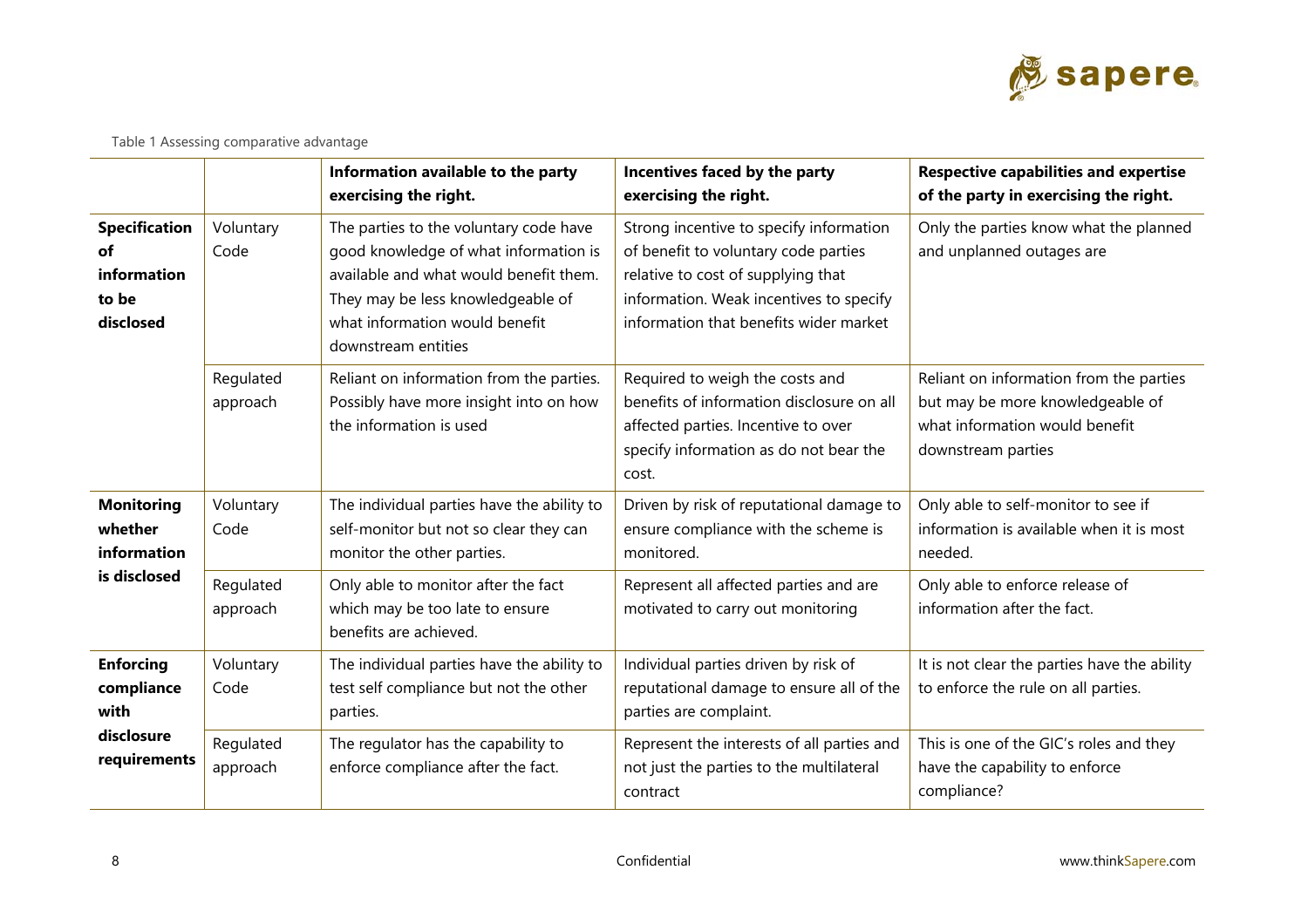

#### **Assessment**

Summary of analysis:

- Specification of information to be disclosed: A regulator is more likely to see that the disclosed information reflects the benefits to the wider market. The voluntary mechanism does not necessarily have the incentive to be sure that the defined information disclosure represents the interests of all affected parties.
- Monitoring of whether information is released: A regulator may not be able to tell if the information being released is fulsome according to the Rules. In a voluntary scheme the individual parties are better able to determine that compliant information is being released but may not have the same ability to monitor the other parties' compliance
- Compliance with disclosure requirements: The regulator has a strong incentive, a mandate and the capability to enforce compliance. The voluntary parties do not appear to have any enforcement regime. …

Hence, we conclude that the regulated regime is likely to be closer to the goal of information being disclosed where the economic benefits of doing so exceed the economic costs of disclosure, than the voluntary regime. Because the regulated regime would be closer to this objective, it would provide more of the benefits of information disclosure set out in our original report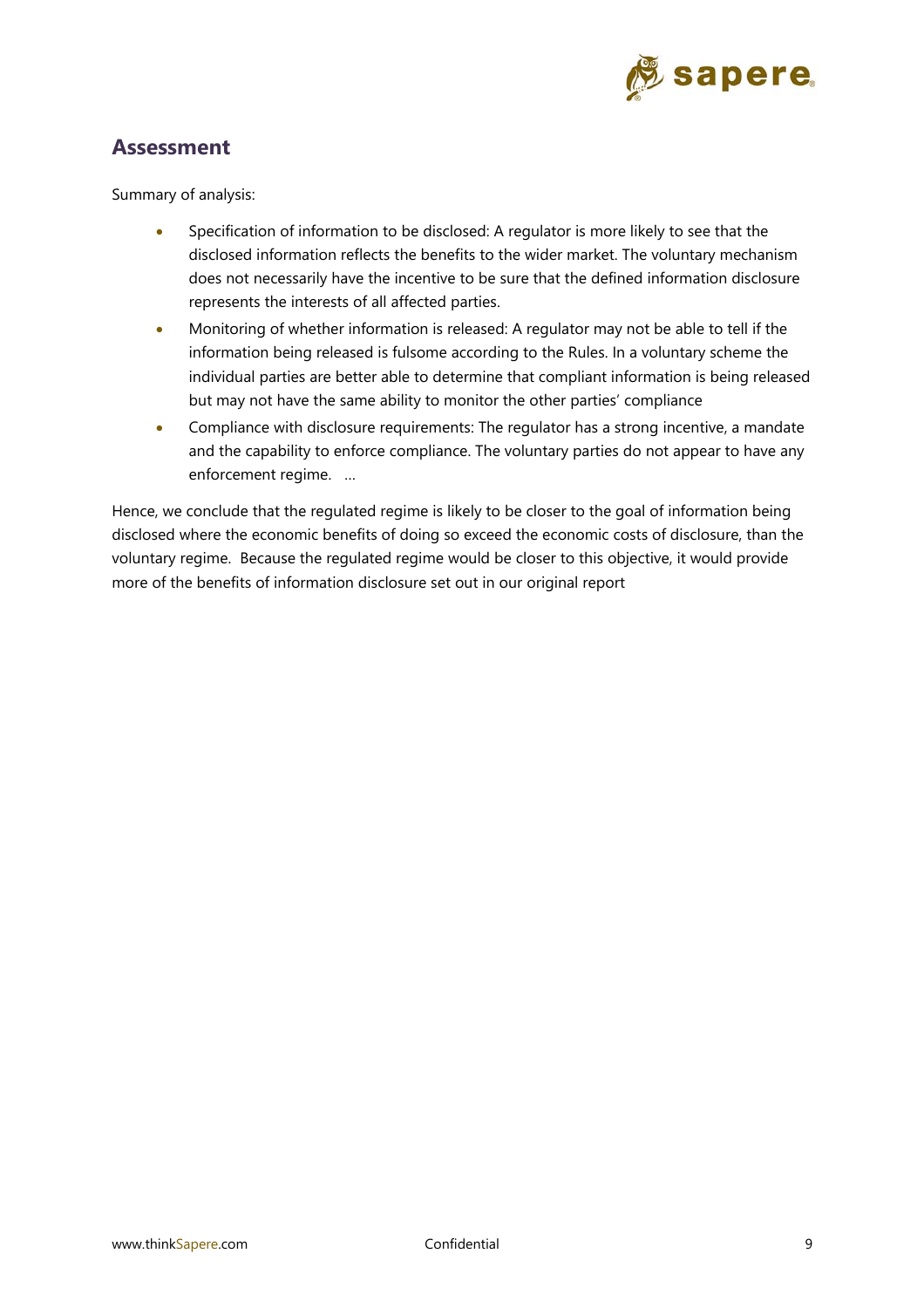

# **References**

- Becker, G. S. (1968). Crime and Punishment: An Economic Approach. *Journal of Political Economy 76*, 169–217.
- Coase, R. H. (1960). The Problem of Social Cost. *Journal of Law and Economics 3, no. 1*, 1–44.
- Friedman, D. D. (2000). *Law's Order: An Economic Account .* Princeton: Princeton University Press: http://www.daviddfriedman.com/laws\_order/index.shtml.